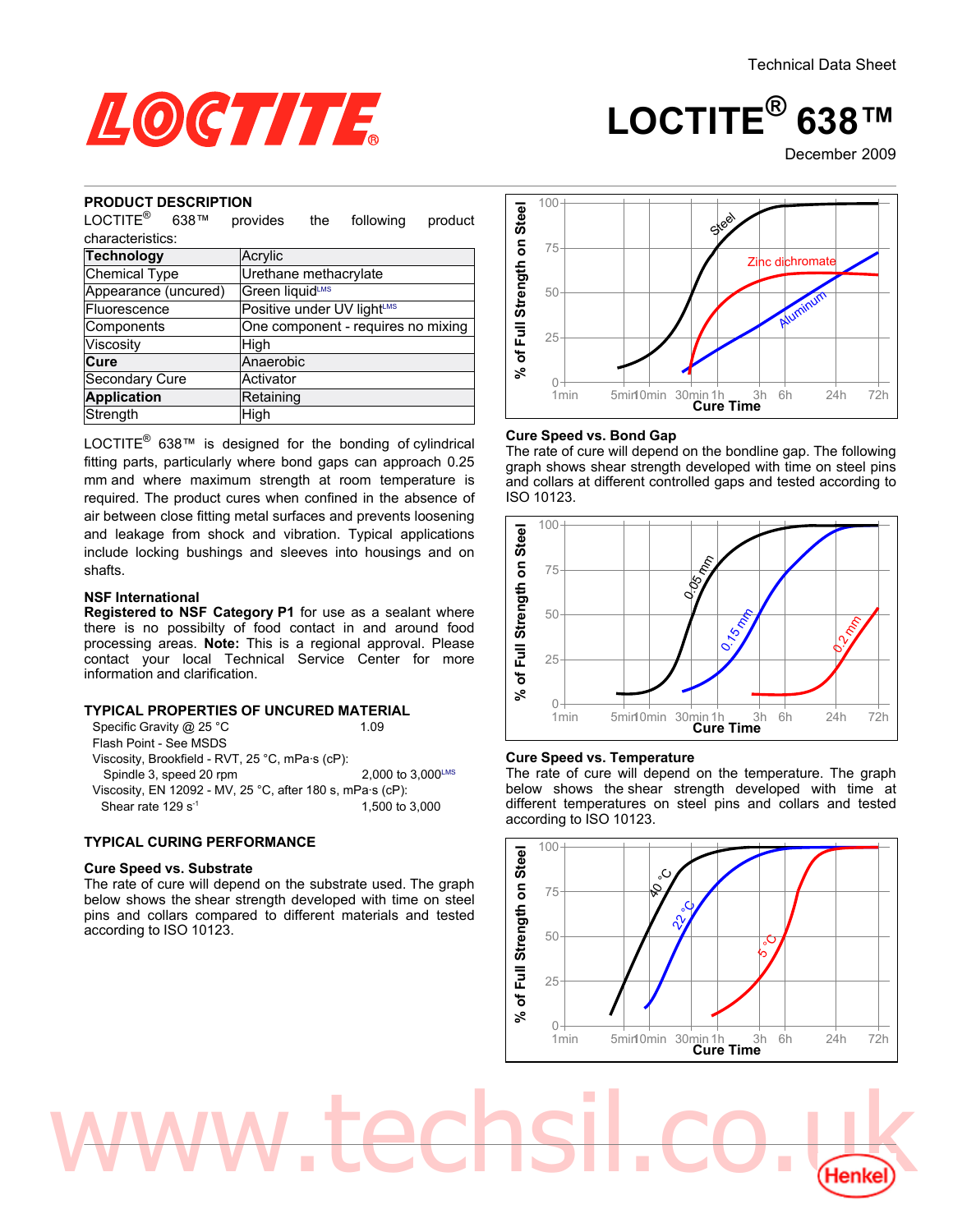#### **Cure Speed vs. Activator**

Where cure speed is unacceptably long, or large gaps are present, applying activator to the surface will improve cure speed. The graph below shows the shear strength developed with time on zinc dichromate steel pins and collars using Activator 7471™ and 7649™ and tested according to ISO 10123.



#### **TYPICAL PROPERTIES OF CURED MATERIAL Physical Properties**:

| Physical Properties:<br>Coefficient of Thermal Expansion,                               | $80 \times 10^{-6}$ |
|-----------------------------------------------------------------------------------------|---------------------|
| ISO 11359-2. K <sup>-1</sup><br>Coefficient of Thermal Conductivity,<br>$W/(m \cdot K)$ | 0 1                 |
| Specific Heat, kJ/(kg·K)                                                                | 03                  |

## **TYPICAL PERFORMANCE OF CURED MATERIAL Adhesive Properties**

| After 24 hours $@$ 22 °C<br>Compressive Shear Strength, ISO 10123:<br>Steel pins and collars           | N/mm <sup>2</sup><br>(psi) | $\geq$ 25 LMS<br>(3,625)  |
|--------------------------------------------------------------------------------------------------------|----------------------------|---------------------------|
| After 15 minutes @ 22 $^{\circ}$ C<br>Compressive Shear Strength, ISO 10123:<br>Steel pins and collars | N/mm <sup>2</sup><br>(psi) | $\geq$ 13.5LMS<br>(1.960) |

## **TYPICAL ENVIRONMENTAL RESISTANCE**

Cured for 1 week @ 22 °C Compressive Shear Strength, ISO 10123: Steel pins and collars

#### **Hot Strength** Tested at temperature



#### **Heat Aging**

Aged at temperature indicated and tested @ 22 °C



#### **Chemical/Solvent Resistance**

Aged under conditions indicated and tested @ 22 °C.

|                         |     | % of initial strength |      |       |  |
|-------------------------|-----|-----------------------|------|-------|--|
| Environment             | °C  | 100h                  | 500h | 1000h |  |
| Motor oil (MIL-L-46152) | 125 | 100                   | 100  | 100   |  |
| Unleaded Petrol         | 22  | 100                   | 90   | 85    |  |
| <b>Brake fluid</b>      | 22  | 100                   | 90   | 80    |  |
| Water/glycol 50/50      | 87  | 95                    | 80   | 80    |  |
| Ethanol                 | 22  | 100                   | 100  | 75    |  |
| Acetone                 | 22  | 90                    | 90   | 90    |  |

Henkel Asia Pacific +86.21.2891.8863

Wenkel Americas W  $\blacksquare$  CO Henkel Asia Pacific Henkel Americas +860.571.5100

+49.89.320800.1800 **For the most direct access to local sales and technical support visit: www.henkel.com/industrial**

Henkel Europe